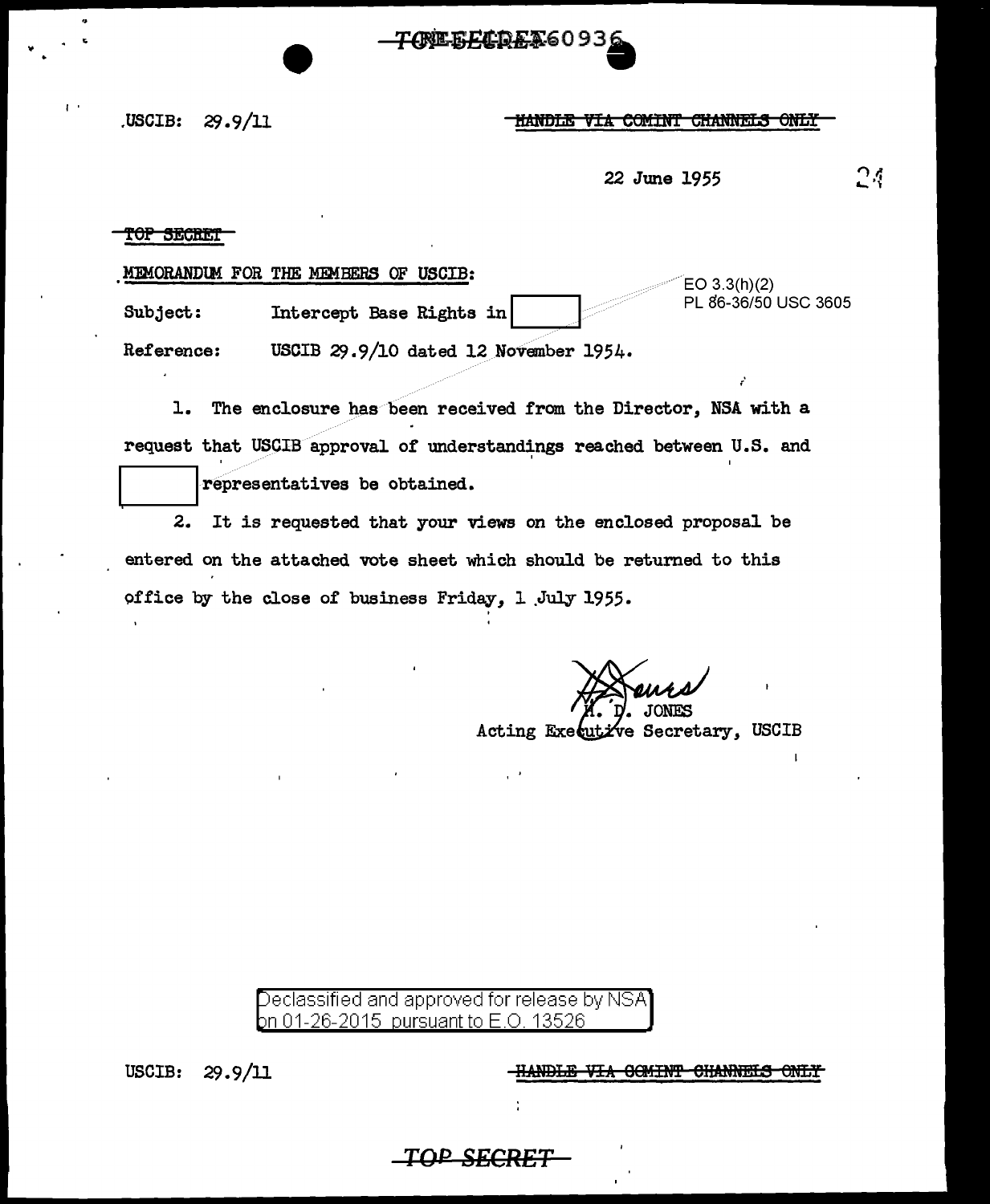

# NATIONAL SECURITY AGENCY WASHINGTON 25, D. C.

Serial:  $\mu$ 283

20 JUN 1955

~OP **SiC:ali:l'** 

MEMORANDUM FOR THE EXECUTIVE SECRETARY, USCIB

SUBJECT: ~I ~~~~~~~~~~~~---'

1. Reference is made to USCIB  $29.9/10$  which contains a report neral Ackerman's talks with of General Ackerman's talks with October 1954. During the negotiations it was agreed that the understanding reached by the U.S. and **propresentatives would** be formalized in a memorandum of specific operational responsibilities.

2. The inclosed draft ''Memorandum of TOP SECRET Understanding Regarding U. S. and  $\Box$  Communications Intelligence Operations in  $\Box$  has been prepared by NSA. It is requested that the draft has been prepared by NSA. It is requested that the draft be circulated to the members of USCIB for approval. Upon approval, it is requested that the CIA member arrange to forward the memorandum to

FOR THE DIRECTOR:

(Signed) GEO.E.CAMPBELL<br>Colonel AGC Colonel Adjutant General EO 3.3(h)(2) PL 86-36/50 USC 3605

Incl:

Draft Memorandum of TOP SECREr Understanding Regarding U.S. and

Enclosure with USCIB 29.9/11 dtd 22 June 1955.

**TOP SECRET**